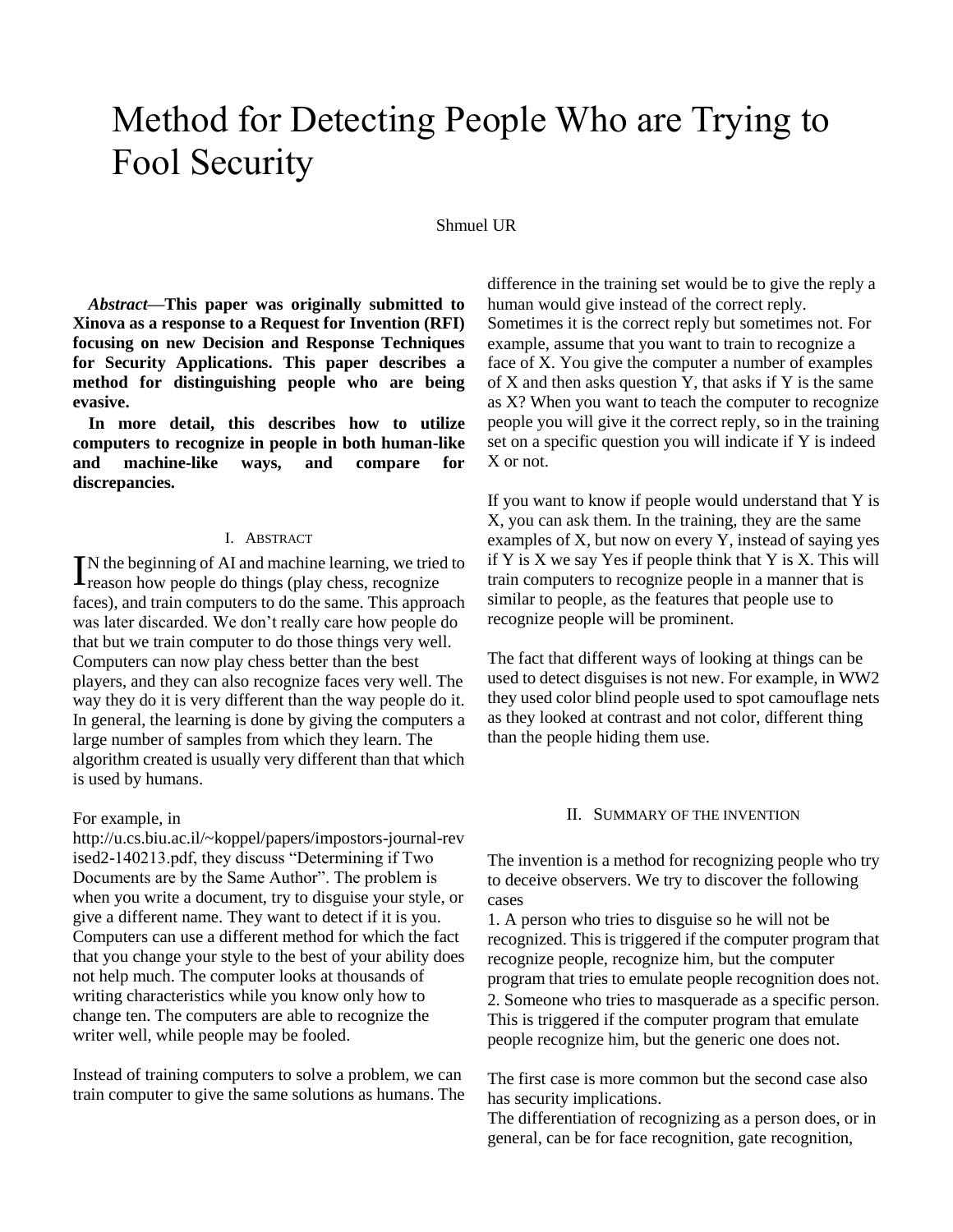voice or any other method used by computer and people.

## III. DETAILED EXPLANATION

The invention is composed of two components and the way they are used together to achieve the deception detection task.

The first component is the regular computer algorithm. An example could be a face detection algorithm,

https://en.wikipedia.org/wiki/Face\_detection or gait detection biometrics

https://en.wikipedia.org/wiki/Gait\_analysis#Biometric\_i dentification and forensics or voice detection biometrics

### [https://en.wikipedia.org/wiki/Speaker\\_recognition.](https://en.wikipedia.org/wiki/Speaker_recognition)

In general, those are computer algorithm that reply to one of the two different but similar questions: 1) who is this person or 2) is this person X. The first question happens when you scan a crowd, you see a person and you want to know who it is, and the second is when a person identify as X and you want to know if this is true. In voice you get a voice and is asked who is it (question 1), or you get a voice, you can see the ID on the phone as Shmuel, and you ask is it Shmuel (question 2).

The second component is a computer algorithm trained to achieve the same task but to reply as a human observer would. So instead of being trained with the correct replies, it is trained with the replies that humans would give, which are mostly accurate, but sometime mistaken. This is a different use to the paradigm of supervised learning

https://en.wikipedia.org/wiki/Supervised\_learning. "Supervised learning is the machine learning task of inferring a function from labeled training data.[1] The training data consist of a set of training examples. In supervised learning, each example is a pair consisting of an input object (typically a vector) and a desired output value (also called the supervisory signal). A supervised learning algorithm analyzes the training data and produces an inferred function, which can be used for mapping new examples. An optimal scenario will allow for the algorithm to correctly determine the class labels for unseen instances. This requires the learning algorithm to generalize from the training data to unseen situations in a "reasonable" way" to understand the difference assume the following common scenario for face recognition. We have 1000 pictures of Shmuel, in the first algorithm they are all labelled Shmuel. In the second, we take a human and ask him to label the pictures, those he recognizes as Shmuel will be so recognized but some may be called

Vlad, or not identified. We know it is Shmuel but it is not identified as Shmuel. The algorithm learns according to the training set, so the second algorithm does not learn to identify Shmuel but to identify the images human observer identify as Shmuel. **The entire concept capitalizes on this difference.** For the learning to be differentiated we need examples in which humans make mistake. Sometimes it is easy, in tasks human are not great at, but in others, like face recognition where humans are good we can manufacture many examples by adding lots of disguised pictures into the training set. Those are easy to find in the right quantities, taken from films, theatre, and many other places. So we need to find examples in which for the same image/voice/whatever the labelling of the human observation and the true labelling are different. Finding examples in which they are the same is generally very easy. This approach will give two algorithms which generally agree but may disagree where a disguise of some kind is used.

The third component is application specific. It uses the first two to achieve a task. The two most common examples are the following:

Example one: There are many people on a suspect list with different priorities, for example, criminals, agitators, extremists. When they are identified in an event a flag may be raised. However, this may not be considered a strong enough indication that requires action. If, in addition, we are told that they are trying to disguise, this is a stronger flag. For example, the following two people in Figure 1 are the same. They have the same face structure, so a computer may not be fooled, but most people would be.



Fig. 1. Same person

In example one, if one computer program recognizes a person on the list, and the second, the "human-like one" does not, we assume he may be up to something and a